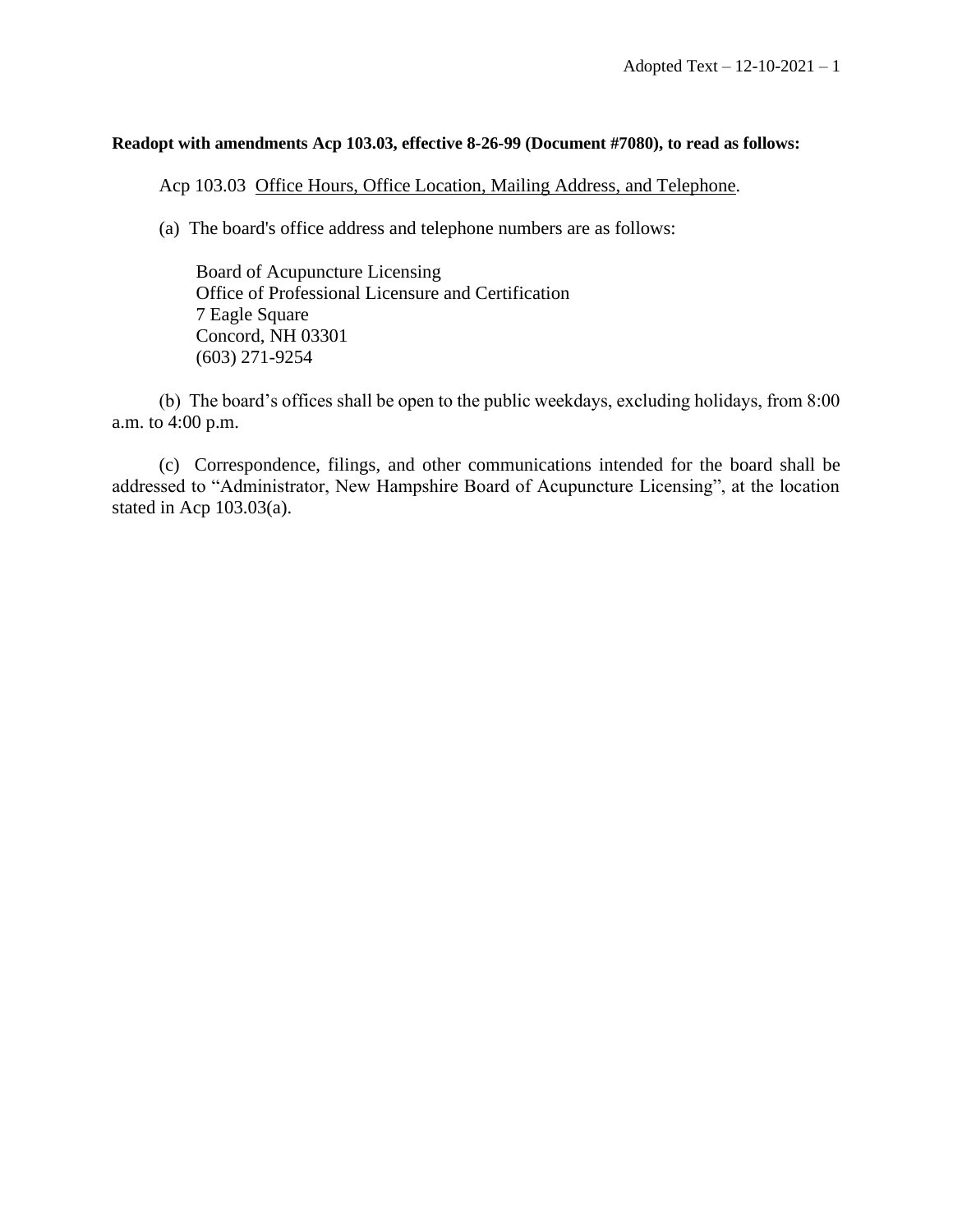## **Readopt with amendments Acp 301.02, effective 3-19-20 (Document #13005), to read as follows:**

Acp 301.02 Application Form. The applicant shall supply, or cause to be supplied, the following on or with the "Application for Licensure" form:

- (a) Legal name, as well as:
	- 1. Any previously used names that might appear on supporting documentation; and
	- 2. If applicable, name as it is written in Chinese, Korean, or other foreign language;
- (b) Residence and business addresses and telephone numbers;
- (c) Date of birth;
- (d) Social security number, as required by RSA 161-B:11, VI-a;
- (e) Email address;
- (f) A  $2$ " x  $2$ " passport quality photo taken within 90 days of the date on the application;

(g) A list of colleges and universities the applicant attended, dates of attendance, and degrees, if any received, supported by one of the following:

- (1) An official transcript from the college or university which granted the degree;
- (2) A copy of the diploma awarded; or

(3) In the case of an undergraduate degree from a college or university outside the United States, supporting documents pursuant to Acp 302.03(c);

(h) If the applicant is applying for a waiver of the degree requirement, the supporting documentation pursuant to Acp 302.03(b);

(i) A list of acupuncture schools attended, dates attended, date of graduation and degree, certificate, or diploma awarded, supported by official transcripts from all acupuncture schools or colleges attended;

(j) If the applicant is applying for a waiver of the post-secondary acupuncture college requirement, the supporting documentation pursuant to Acp 302.05;

(k) A list of all other states and countries in which the applicant is currently licensed, registered, or otherwise allowed to practice acupuncture, dates of issue and expiration, and the license or certificate numbers. Documentation of the status of all current acupuncture licenses held shall be sent directly from the issuing state or country;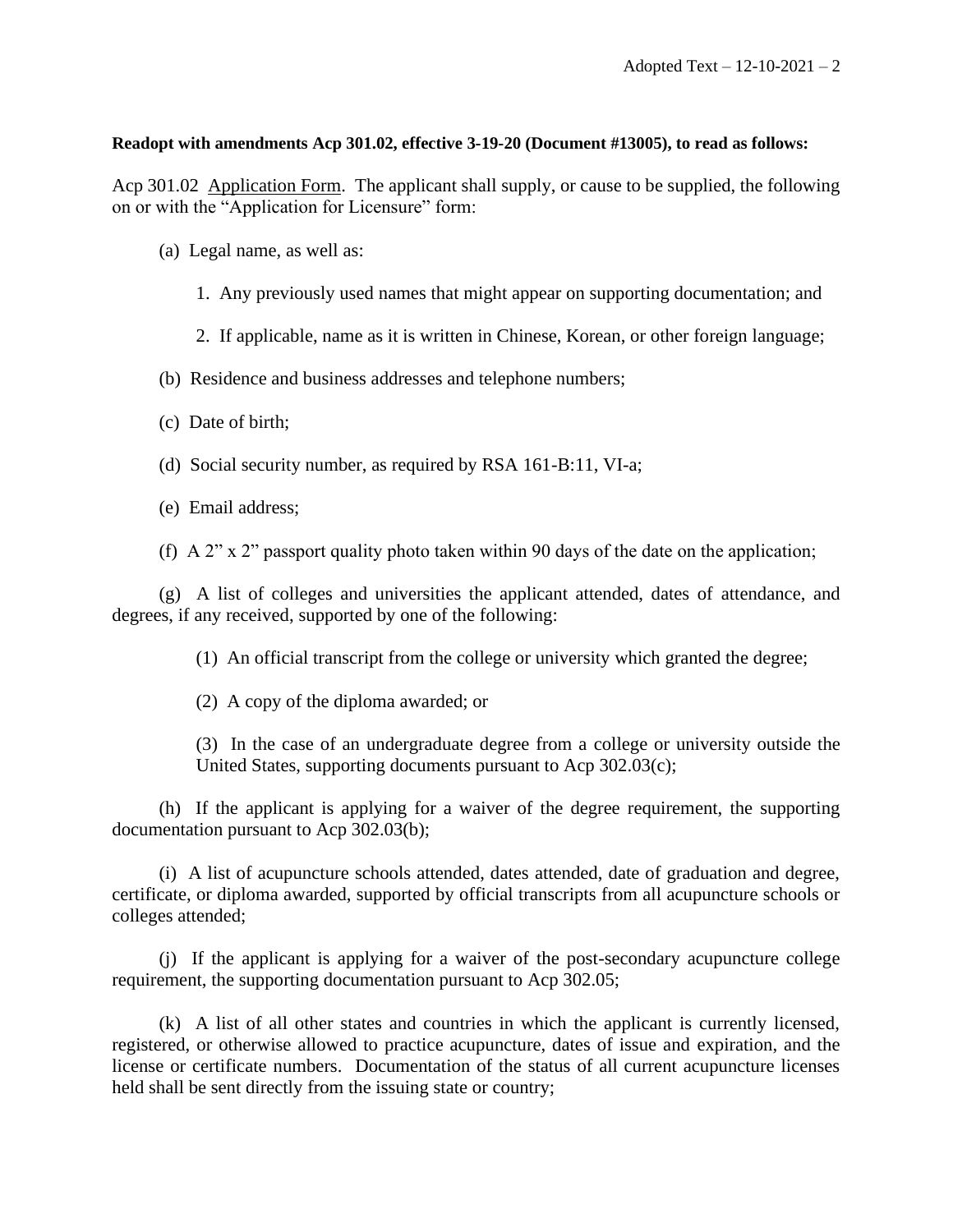(l) A list of other states and countries in which the applicant was ever previously licensed, registered, or otherwise allowed to practice acupuncture, including dates of issue and expiration;

(m) A list of all states and countries in which the applicant was previously or is currently licensed, registered, or otherwise allowed to practice a healing art other than acupuncture, including dates of issue and expiration;

(n) Information regarding the applicant's certification by the National Certification Commission for Acupuncture and Oriental Medicine (NCCAOM) supported by documentation of certification status sent to the board directly from the NCCAOM or downloaded from the official NCCAOM website, including**:**

(1) Date of initial certification;

(2) Date current certification expires; and

(3) Whether the current certification is for acupuncture only or for acupuncture and herbal medicine or for oriental medicine;

(o) Disclosure, and explanation where applicable, of the following information:

(1) If any malpractice claim has ever been made against the applicant, regardless of whether a lawsuit was filed in relation to the claim;

(2) If the applicant has ever been denied an acupuncture license, certificate, or registration anywhere for any reason;

(3) If the applicant ever had employment or appointment in a hospital, clinic, or other health care facility suspended, or resigned from a health care facility in lieu of being subject to a disciplinary action;

(4) If the applicant has any formal disciplinary charges pending or if any disciplinary action has been taken against the applicant by any acupuncture or medical board, any health care facility, or any professional acupuncture association;

(5) If the applicant ever voluntarily surrendered a license to practice acupuncture or other healing art in lieu of facing disciplinary action;

(6) If the applicant has, at any time, been convicted of a crime involving violence, abuse, fraud, dishonesty, or drugs;

(7) If the applicant ever had a professional license in a field other than acupuncture revoked, suspended, or otherwise terminated on disciplinary grounds, or if any disciplinary actions are currently pending against the applicant in relation to any professional license held; and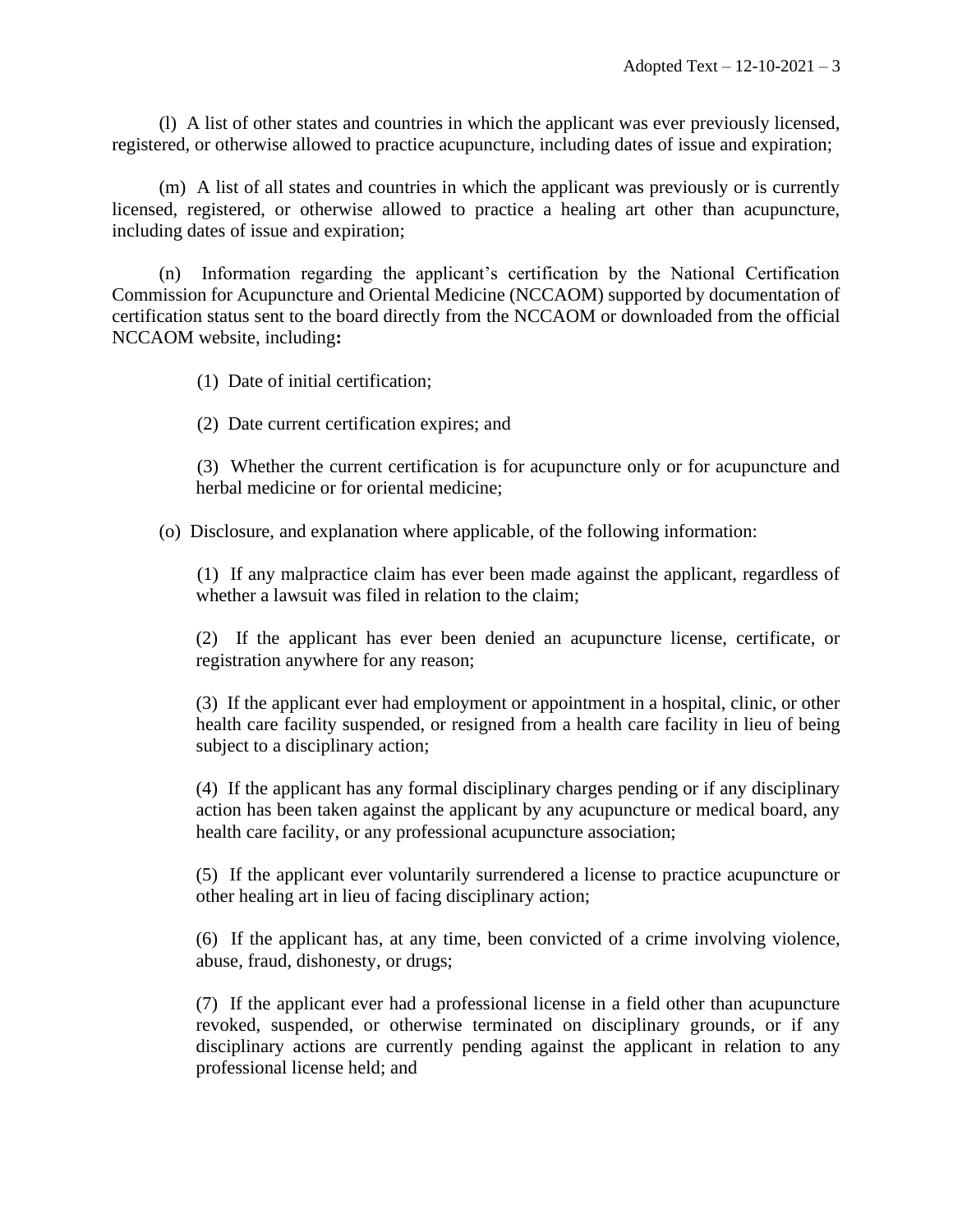(8) If the applicant has ever had or currently has an emotional disturbance or mental illness, an organic illness, or addictive disorder which impaired her or his ability to practice acupuncture or to function as an acupuncture student. If so, the applicant shall describe treatment received and the outcome of such treatment;

(p) A statement of the applicant's successful completion of the Clean Needle Technique Course and supported by documentation of such downloaded from the official NCCAOM or CCAOM website, or sent directly from the NCCAOM or the Council of Colleges of Acupuncture and Oriental Medicine (CCAOM);

(q) A statement of moral character from 3 persons other than relatives of the applicant, who have known the applicant for at least 3 years, at least one of whom shall be an acupuncturist, licensed in this state or in another jurisdiction; and

(r) The applicant's signature on the following statement:

"I hereby certify that all statements made in this application and all information and documentation submitted in connection with this application are, to the best of my knowledge, true, accurate, complete, and unaltered. I understand that misstatements and omissions of material facts may be cause for denial of this application, or for suspension or revocation of a license, or other appropriate disciplinary action.

In the case that my application is approved and an acupuncture license is issued to me, I hereby agree to comply with all laws and administrative rules pertaining to the practice of acupuncture in New Hampshire. I understand that this includes the requirement to use only sterile disposable one-use needles, and to use Clean Needle Technique. I understand that I must follow the New Hampshire Code of Ethics for acupuncturists and the NCCAOM Code of Ethics for acupuncturists."